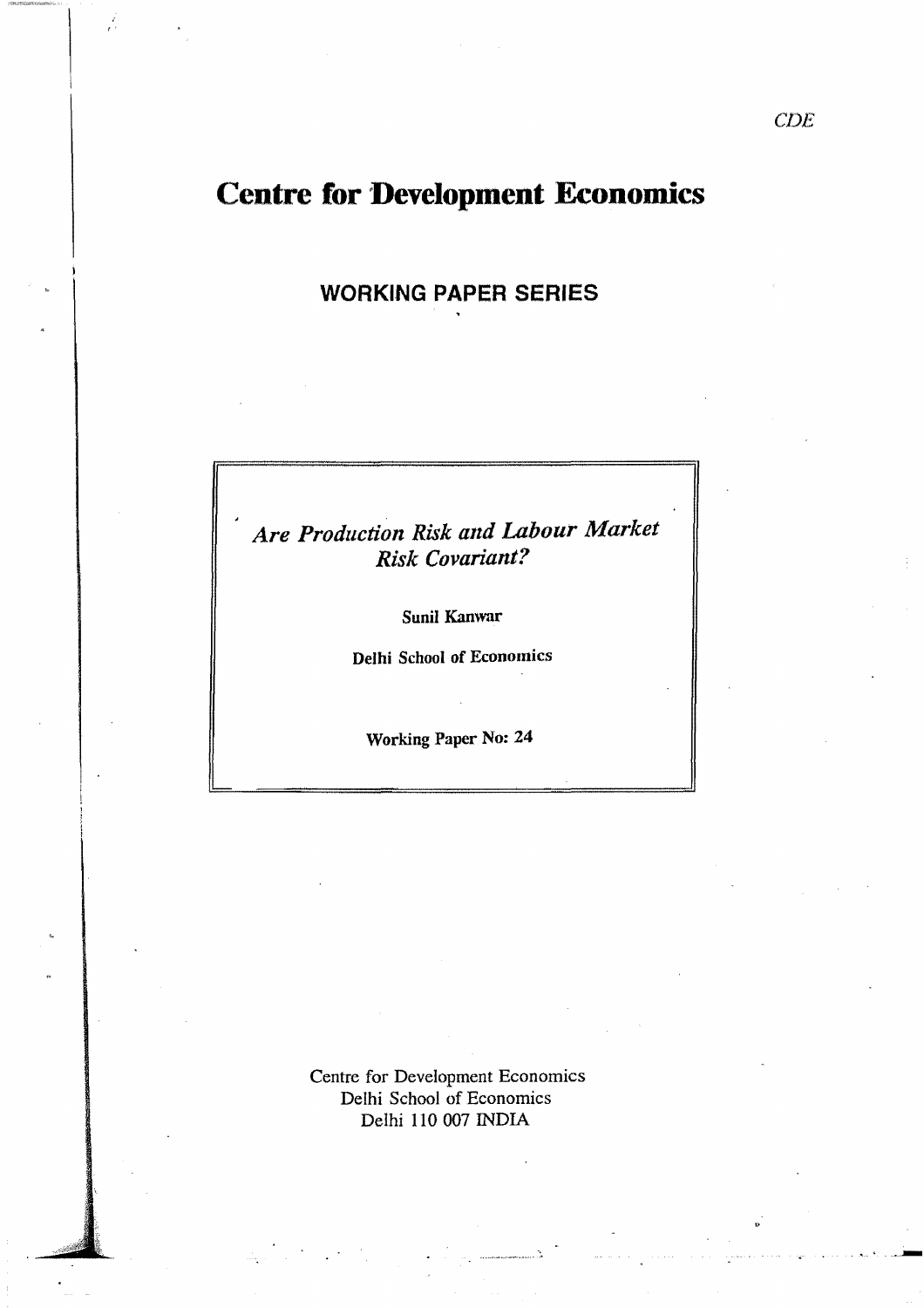### Are Production Risk and Labour Market Risk Covariant?

### Sunil Kanwar<sup>\*</sup>

### Abstract

While in a given situation the production risk that farmers face may well be independent of the labour market risk,' in general these may be highly related in the context of the local labour market. The strength of this relationship has important implications not only for the correct specification of the household model under risk, but also for addressing the issue whether the farm household can use the labour market as a hedge against production uncertainty. Clearly, if the two risks are covariant, the possibility of doing so may be very small. If, instead, they are independent, the farm household may avail of the local casual labour market to balance the production risk it faces. Using a large sample of farmers we find that labour market risk and production risk are not causally related in the Granger sense.

• Department of Economics, Delhi School of Economics, University of Delhi, Delhi 110007, India.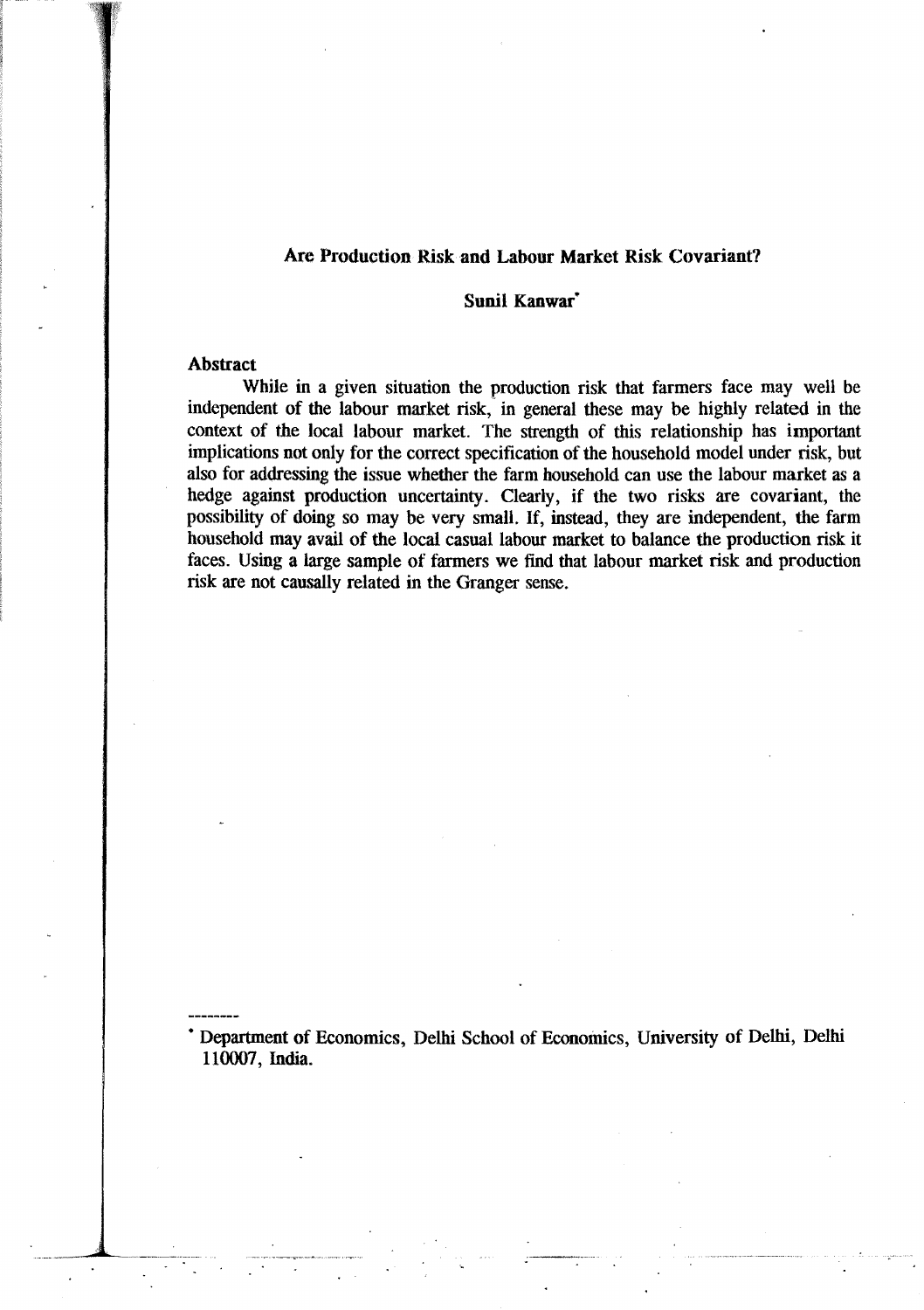### Are Production Risk and Labour Market Risk 'Covariant'?

When considering labour allocation decisions by a farm household, it is pertinent not only to consider production risk faced by the farmer (Roe and Graham-Tomasi [1986], Fafchamps [1991], Kanwar [1991]), or else *only* the uncertainty attaching to offfarm employment (Bardhan [1979]) but *both* kinds of risks simultaneously. While in a given situation these two kinds of risks may well be independent of each other, in general, they may be highly related in the context of the local labour market. The reason for this is not difficult to see. If inimical weather damages crops in a given region, then not only is the farmer in question a victim of this production risk, he is also likely to face greater uncertainty in finding wage employment on other farmers' fields. Ofcourse, this relationship may not be statistically very strong if other (non-farm) sources of wage employment are available to the farmer. For the latter will allow him to balance the increased uncertainty of finding *farm* employment. The strength of the relationship between these two kinds of risks has important implications not only for the correct specification of the household model under risk, but also for addressing the issue whether the farm household can use the labour market as a hedge against production uncertainty. Clearly, if the two risks are covariant, the possibility of doing so may be very small. If, instead, the two risks are independent, the farm household may avail of the opportunities in the local casual labour market to balance the production risk it faces. An indirect test of such covariance would be to test for the statistical significance of the farmer's off-farm labour supply response to variations in production risk. If this response is statistically significant, it could be taken to imply that although the risks in question were covariant,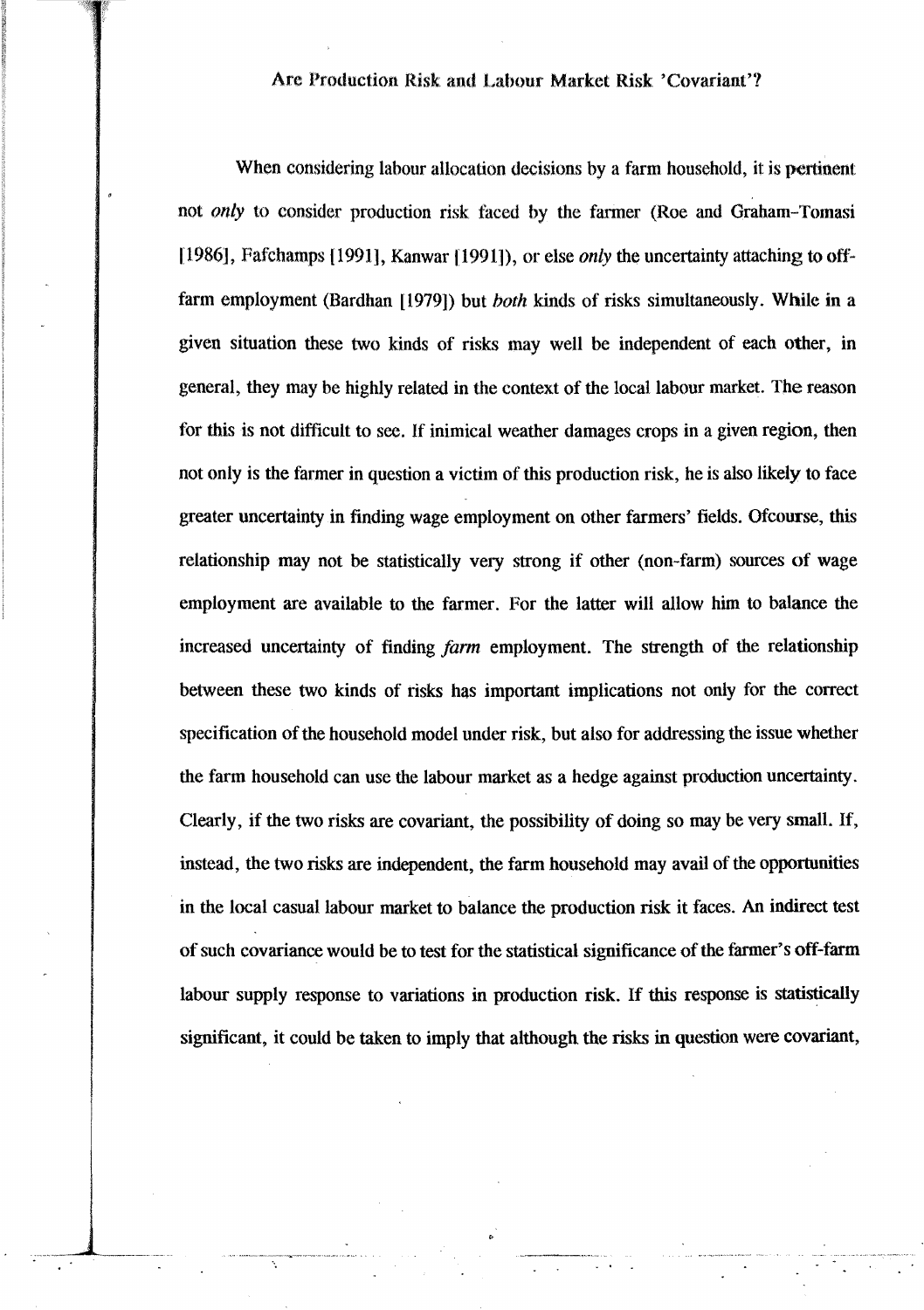their relationship was not strong enough to negate the possibility of using the labour market as a hedge against production uncertainty. However, a direct test of their covariant relationship would still be helpful, and this is the objective of this paper.

The sample used pertains to 53 farm households residing in the villages of Aurepalle, Shirapur and Kanzara in the Indian semi-arid tropics<sup>1</sup>. Data were available for the ten-year period 1975-84. The sample households were purposively randomly selected so as to reflect the diverse agro-climatic characteristics of the semi-arid regions. Aurepalle is characteristic of regions with Alfisol soils, and low and uncertain rainfall. Shirapur is representative of regions with medium to deep Vertisol soils, coupled with low and uncertain rainfall. Whilst Kanzara is typical of medium Vertisols with relatively high and assured rainfall. The generally small and low productivity character of their asset base coupled with limited local employment opportunities ensured 'some' unemployment/underemployment. In consequence, this sample was quite appropriated for considering issues relating to production and labour market risks.

Section 2 explains the concepts of "production risk" and "labour market risk" in the context of the farm household. Sections 3 and 4 then outline the estimation procedure and results. Finally, section 5 briefly concludes the paper.

### 2. "Production risk" and "Labour market risk"

~.< •

We define production risk in terms of revenue risk faced by the farmer. It appears plausible to argue that farmers base their production decisions on expected net returns and the variability of such returns. We propose to approximate these moments by the

 $\mathcal{P}$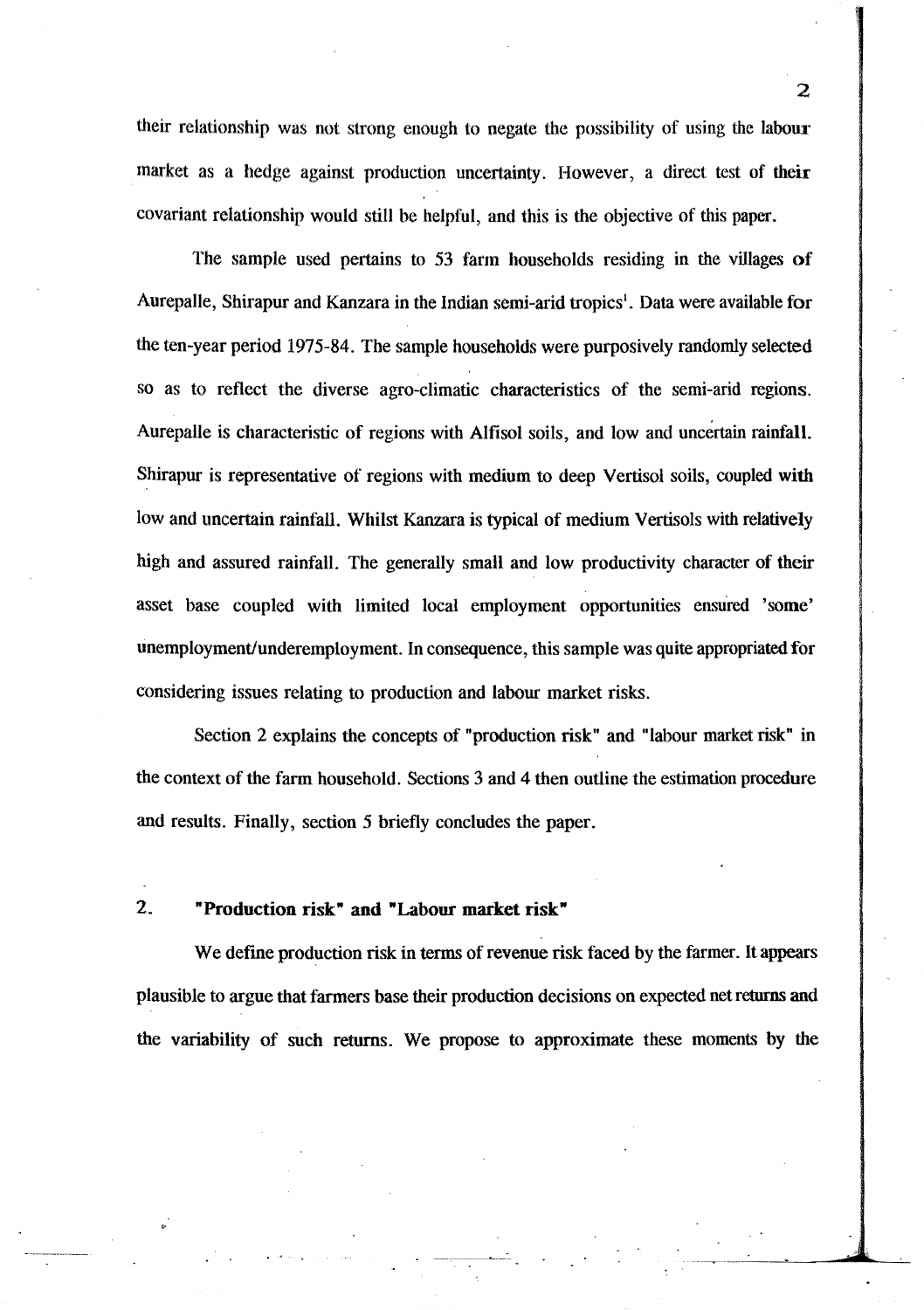conditional expectation of actual net revenue and the associated standard deviation. Production risk is then measured as the ratio of the latter to the former, i.e. as the coefficient of variation of net revenue (CVNR). For this purpose, we jointly estimate the conditional mean and variance of the net revenue distribution by regressing current net revenue on lagged net revenue, change in household assets, and a time trend.<sup>2</sup>

The risk associated with labour market employment is captured in terms of the expected real wage rate  $(ERWA)$ , i.e. as the product of the probability of finding employment in the local casual labour market and the actual real wage rate. The probability of finding employment is measured as the ratio of the actual labour supply to the desired labour supply on the part of the working members in the farm household.<sup>3</sup> Given that this probability will vary between households on the basis of factors such as age, education and caste (as well as their particular village of residence), we derive household-specific estimates of this probability by running a probit regression on the set of regressors mentioned above. The expected real wage rate is then derived by multiplying this probability by the actual real wage rate.

### 3. Testing for Stationarity

2

mr

eir

of

for

:ed

!lS.

tIl.

ith

 $v<sub>g</sub>$ 

eir

Ie'

for

in

Ire

ars

:nd

the

We propose to test for the dependence of labour market risk on production risk in the 'Granger sense' (Granger [1981], Engle and Granger [1987]). This exercise consists of two steps. In the first step we determine whether the individual series on production and labour market risks are stationary. In the second step, using stationary series (which may be transforms of the original series), we then test for whether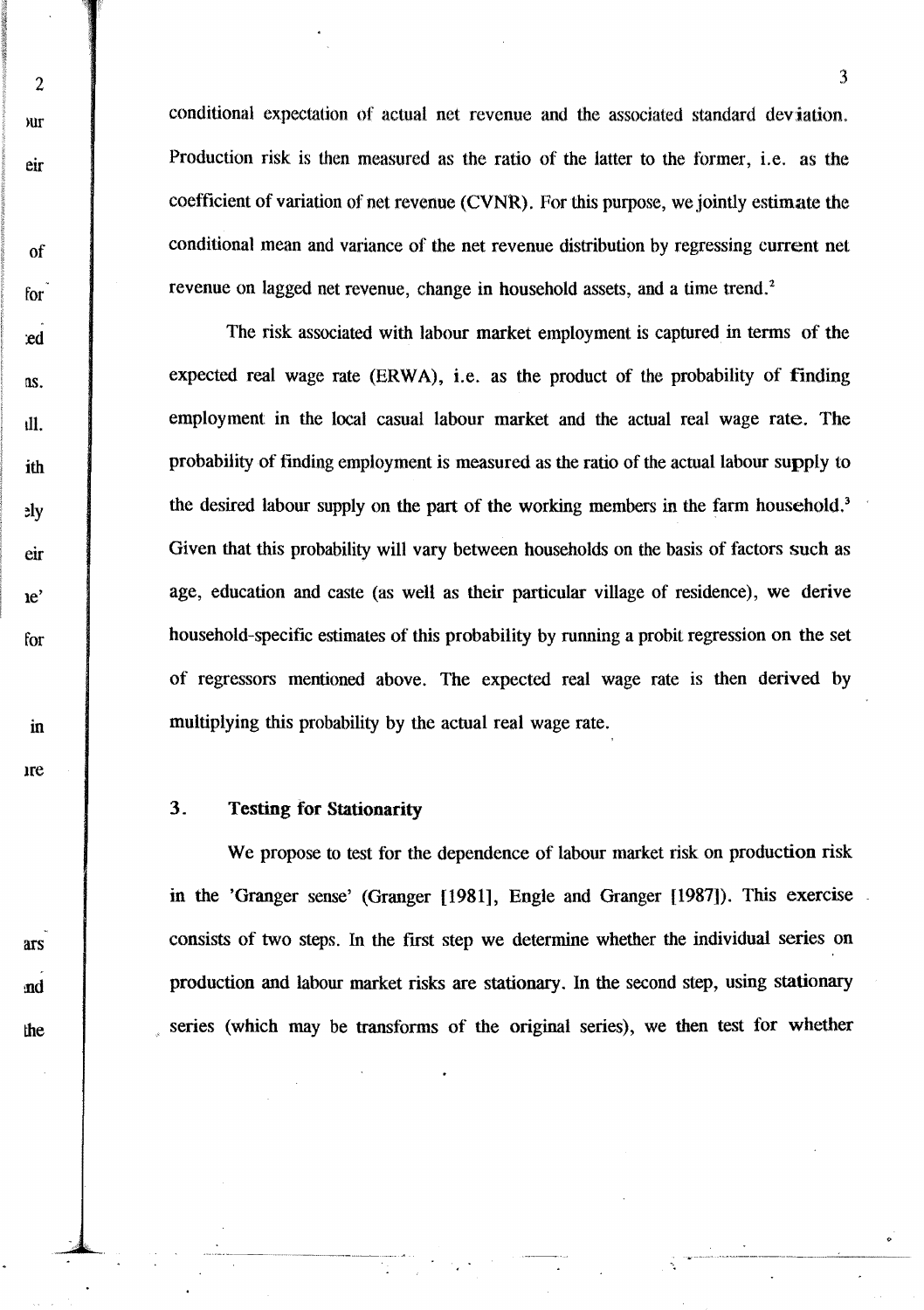production risk: "causes" labour market risk in the Granger sense.

To execute the first step mentioned above, we conducted Dickey-Fuller unit root tests to determine whether the individual series are non-stationary (Dickey and Fuller  $[1979, 1981]$ . For a series Y<sub>t</sub> this essentially amounts to testing whether the coefficient of  $Y_{t-1}$  in a regression of  $\Delta Y_t$  on  $Y_{t-1}$  equals unity. Since the distribution of the test statistic in this case is found to be affected by the presence or absence of a constant term unless a trend variable is also present in the equation, it is often preferred to include both a constant and a trend term in the regression. Phillips [1987] shows that the validity of these tests depends crucially on the error process not being autocorrelated, (although heteroscedasticity is not a problem). In case the errors are autocorrelated, a sufficient number of lagged terms is added to the set of regressors till serial independence is achieved. Thus, the so-called "Augmented Dickey-Fuller regression equation" is:

$$
\Delta Y_{t} = \alpha_{0} + \alpha_{1}t + \alpha_{2}Y_{t-1} + \Sigma_{k} \delta_{k}\Delta Y_{t-k} + \epsilon_{t}
$$

where k denotes the number of lags and  $\epsilon_t$  ~ NIID(0,  $\sigma_t^2$ ). Note that since we had panel data, we pooled the cross-section and time series data by using a separate intercept term for each of the different cross-section units in all our regressions. It is only for convenience that we are writing the intercept as a single constant term.

We tested for serial correlation using the Durbin "large sample test<sup>4</sup>. In the case of both variables (ERW A and CVNR), the error terms are found to be serially independent<sup>5</sup>. This implies that we need not run Augmented Dickey-Fuller regressions for the stationarity tests to be valid.

From the Dickey-Fuller regressions of the two variables, we find that the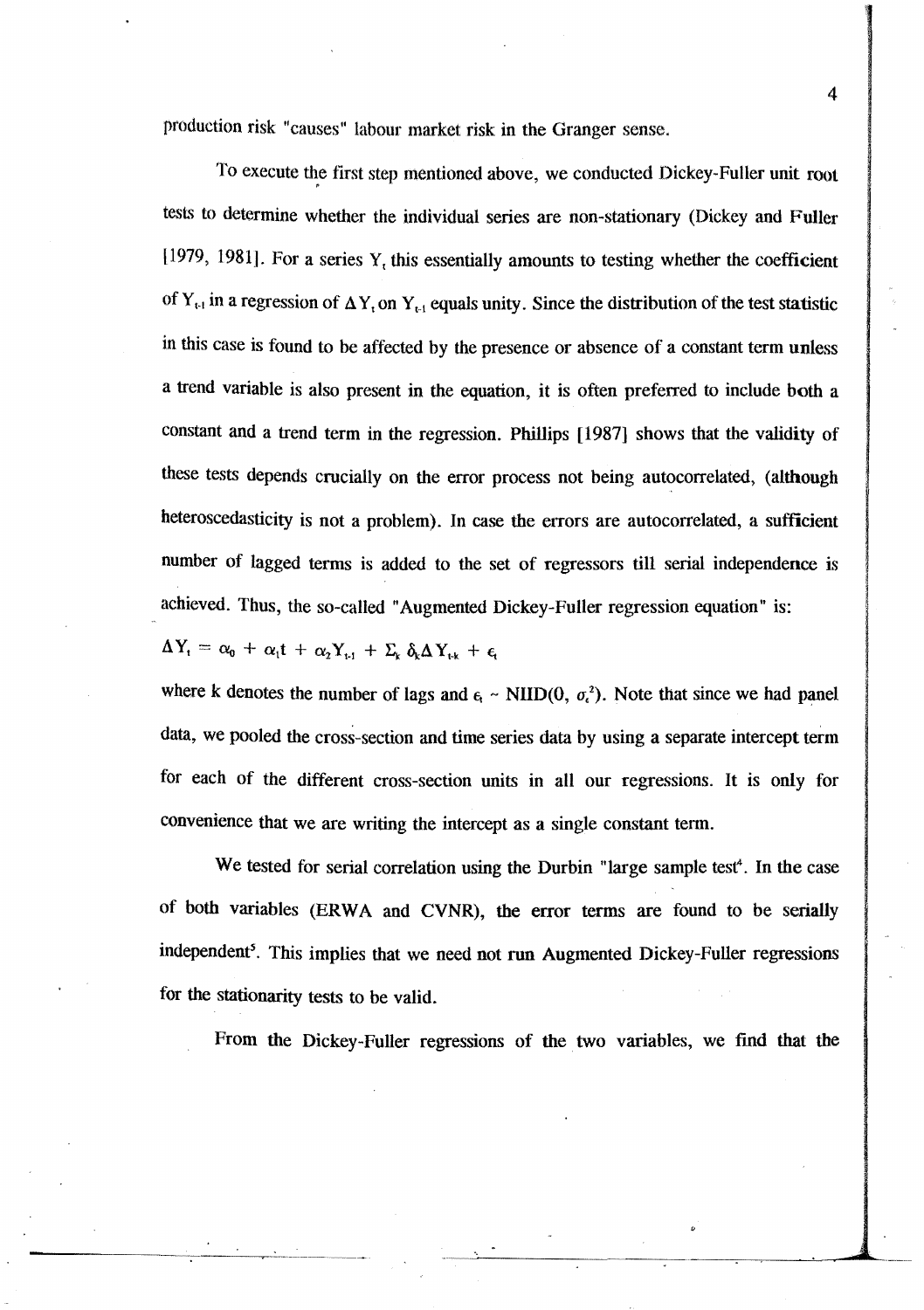panel

t term

v for

e case

rially

ssions

4

corresponding series are stationary. This may be gauged from the estimation results presented in table 1. Consider the results for the first variable, the expected real wage Trate. The null hypothesis of a unit root can be rejected only if the test statistic is smaller than the critical value. The test statistic for the null hypothesis of  $\alpha_2 = 0$  is -13.91 which is much smaller than the  $10\%$  critical value of  $-3.13$ . Further, the test statistics for the hypotheses  $\alpha_0 = \alpha_1 = \alpha_2 = 0$  (unit root without drift) and  $\alpha_1 = \alpha_2 = 0$  (unit root with drift) are 4.52 and 97.70, which are significant at the 10% level (since they exceed the respective critical values of 4.03 and 5.34. Similar observations may be made for the variable CVNR. Thus, we must reject the null hypothesis of a unit root in the case of both the variables in question. In other words, their time series may be taken to be stationary.

#### 4. **Testing for Granger Causality**

Let the unrestricted causal model relating the two variables be represented as:  $ERWA_t = \alpha_0 + \alpha_1 t + \sum_{i=1}^{r} \beta_i ERWA_{t,i} + \sum_{j=0}^{r} \gamma_j CVNR_{t,j} + u_t$  $CVNR_t = \alpha_0 + \alpha_1 t + \sum_{k=1}^K \beta_k CVNR_{tk} + \sum_{l=0}^L \gamma_l ERWA_{t-l} + v_t$ 

where  $u_t$  and  $v_t$  are independently distributed Gaussian processes. In testing for whether CVNR 'causes' ERWA we also need to check that the reverse causation does not obtain.

To estimate the above model we need to determine the appropriate lag order in each case. This we do by using the Akaike Final Prediction Error criterion (Hsiao [1979], Judge et. al [1988])<sup>6</sup>. Taking a maximum lag length of three periods, we estimate the Final Prediction Errors for our two variables<sup>7</sup> and the results are given in table 2. The

it the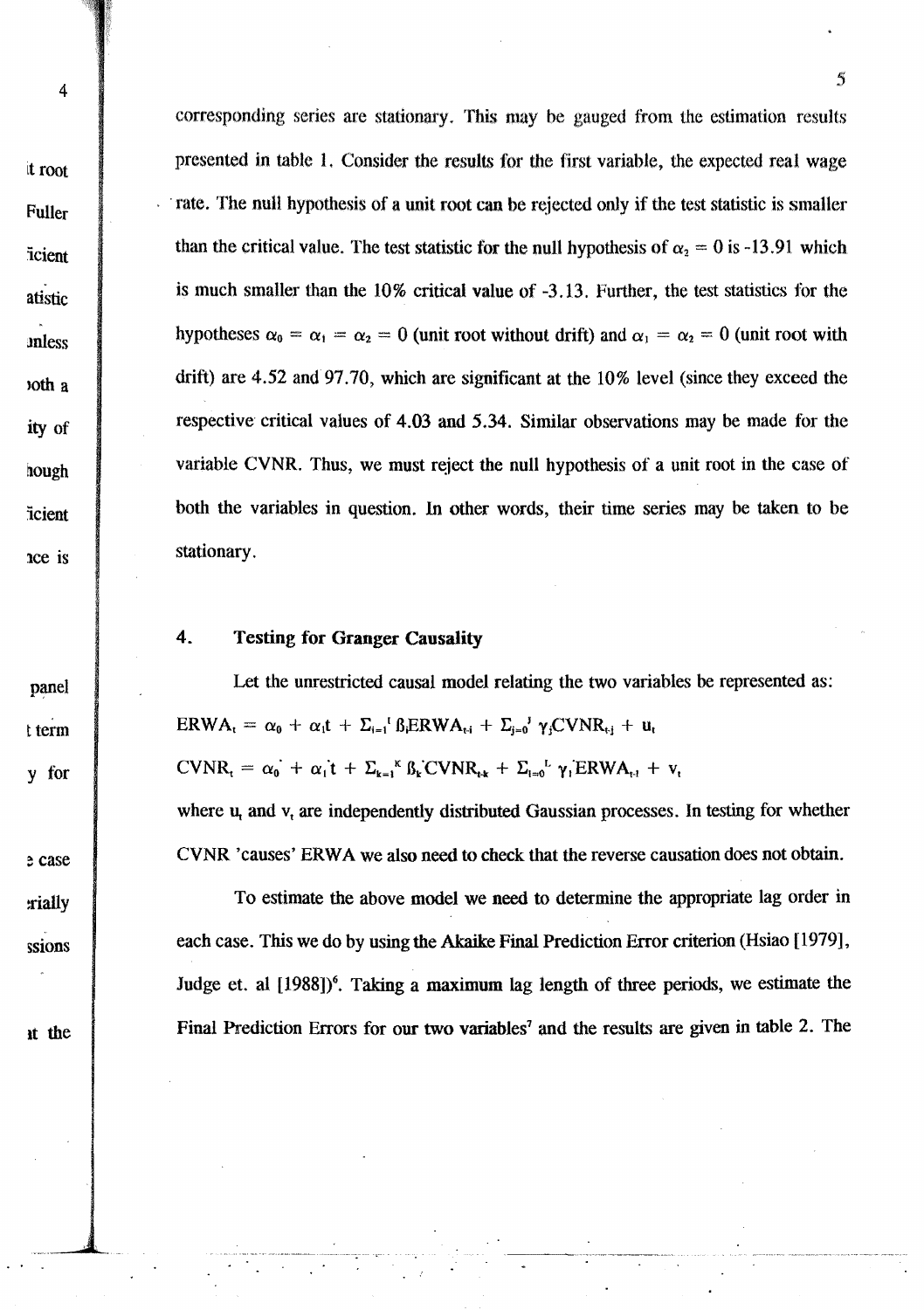first lines of both panels give the FPEs for the dependent variable regressed on itself lagged various periods<sup>8</sup>. The other rows give the FPEs for regressions including the hypothesized causal variable, lagged various periods<sup>9</sup>. In the first equation, the lag combination  $(2,1)$  minimizes the FPE, while in the second equation the optimum combination is  $(1,1)$ ; so that the appropriate estimation model may be written as:  $\text{ERWA}_{t} = \alpha_0 + \alpha_1 t + \beta_1 \text{ERWA}_{t-1} + \beta_2 \text{ERWA}_{t-2} + \gamma_0 \text{CVNR}_{t} + \gamma_1 \text{CVNR}_{t-1} + u_t$  $CVNR_t = \alpha_0^{\dagger} + \alpha_1^{\dagger}t + \beta_1^{\dagger}CVNR_{t-1} + \gamma_0^{\dagger}ERWA_t + \gamma_1^{\dagger}ERWA_{t-1} + v_t$ 

At this juncture we would like to point out that the way in which the above criterion is used in the literature may not be entirely satisfactory. We feel that when we hypothesize  $y_t$  to be Granger caused by  $x_t$ , and are desirous of testing for this causality, then  $x_t$  should be included as a regressor anyway. In other words, the inclusion of  $x_t$  is advocated on grounds of economic intuition. To put it more strongly, even if the Akaike information criterion tells you not to include  $x_i$  (with FPE[ $y_{i+1}$ ] < FPE[ $y_{i+1}$ ,  $x_i$ ] for instance),  $x_t$  should be included because theory suggests its inclusion. Only the inclusion of further (lagged) terms should, then, be based on some 'objective' criterion such as Akaike's; because economic intuition may not have anything to add in this case.

Having determined the specific model for estimation, we now test for Granger causality. Of the various causality tests suggested in the literature, the Granger test (Granger [1969], Sargent [1976]) seems to be a relatively preferred choice. This is partly supported by the available Monte Carlo evidence, which reveals the Granger test as more powerful than the Sims test and tests based on cross-correlation procedures (Guilkey and Salemi [1982]; Nelson and Schwert [1982]). Moreover, the Granger test is relatively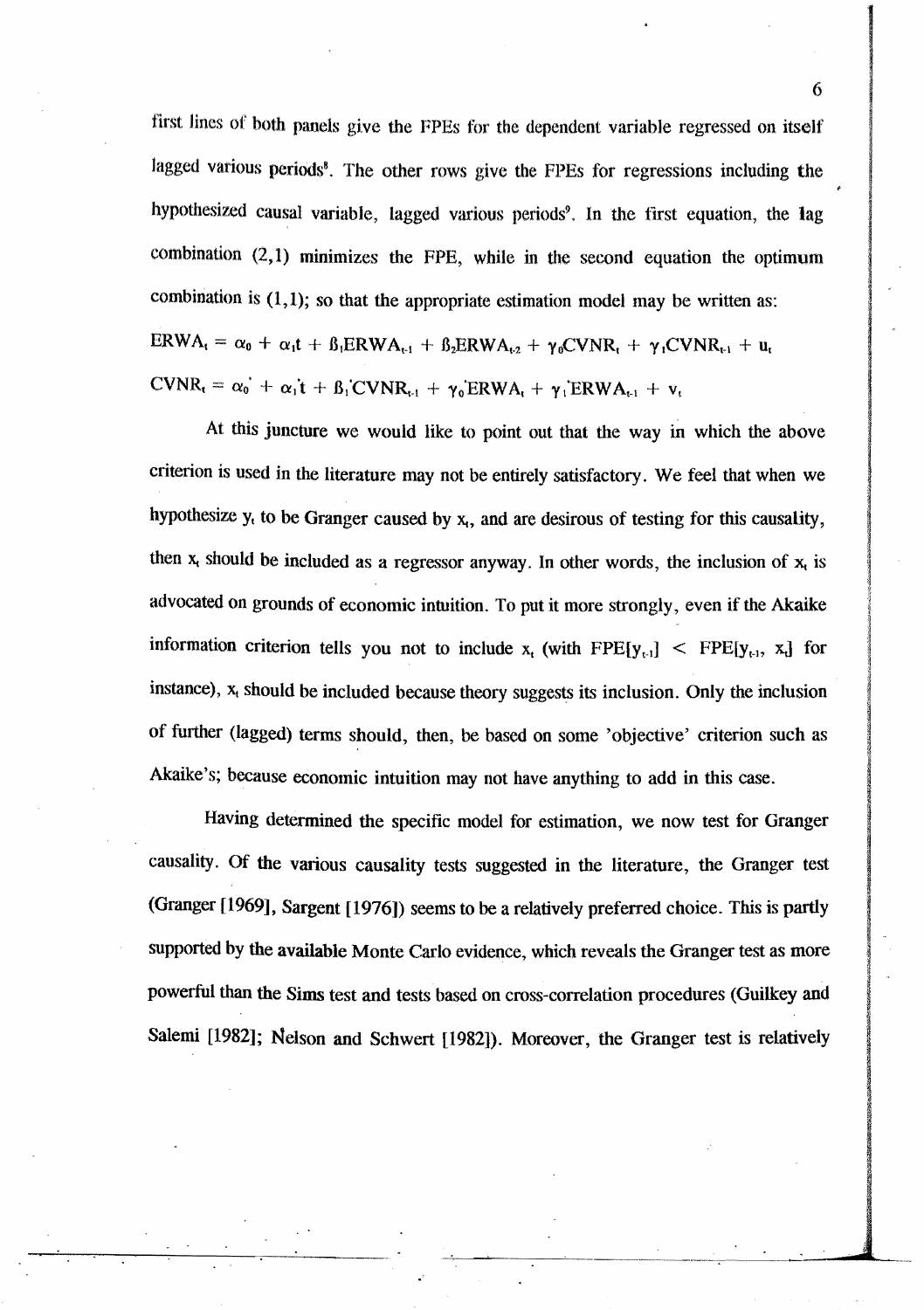tself  $:$  the  $:$  lag num

bove

1 we

dity,

 $x<sub>t</sub>$  is

**aike** 

 $\int$  for

ision

:h as

nger

test

artly

nore

' and

ively

6

parsimonious in its data requirements – the Sims test resulting in fewer degrees of freedom both on account of observations lost in estimation (since the most recent observations are retained for constructing the "leading variables"), and on account of the larger number of parameters to be estimated (namely, for the leading variables).

To conduct the Granger test we proceed as follows. Consider the first equation in the above model. We first regress  $ERWA_t$  on the trend,  $ERWA_{t-1}$  and  $ERWA_{t-2}$ . The residuals obtained from this regression are then regressed on all the regressors, *i.e.* including CVNR, and CVNR<sub>t-1</sub>. Computing the coefficient of determination from this regression, we then construct the LMF variant of the Lagrange Multiplier statistic (see Charemza and Deadman (1993)) as LMF =  $((T-h)/k) \cdot R^2/(1-R^2)$  where T is the number of observations, k is the number of lags and h is the total number of regressors used. Under the null hypothesis, this statistic is distributed as  $F(k, T-h)$ . Table 3 provides the regression results for the above model, along with the values for the corresponding LMF statistics. We find that  $LMF = 0.6395$  for the ERWA variable, which is much smaller than the 10% critical value  $F(2,366) = 2.2950$ . In other words, we cannot reject the null hypothesis of the joint insignificance of CVNR, and CVNR, in Granger causing ERWA,. Similarly, we note that  $LMF = 0.9282$  for the variable CVNR, which again falls short of the 10% critical value  $F(2,420) = 2.2930$ . Therefore we cannot reject the null hypothesis of the joint insignificance of  $ERWA_t$  and  $ERWA_{t-1}$  in Granger causing CVNR. Putting both these results together, we conclude that the variables ERWA and CVNR and not causally related in the Granger sense. More simply, we do not find evidence of labour market risk depending on production risk<sup>10</sup>.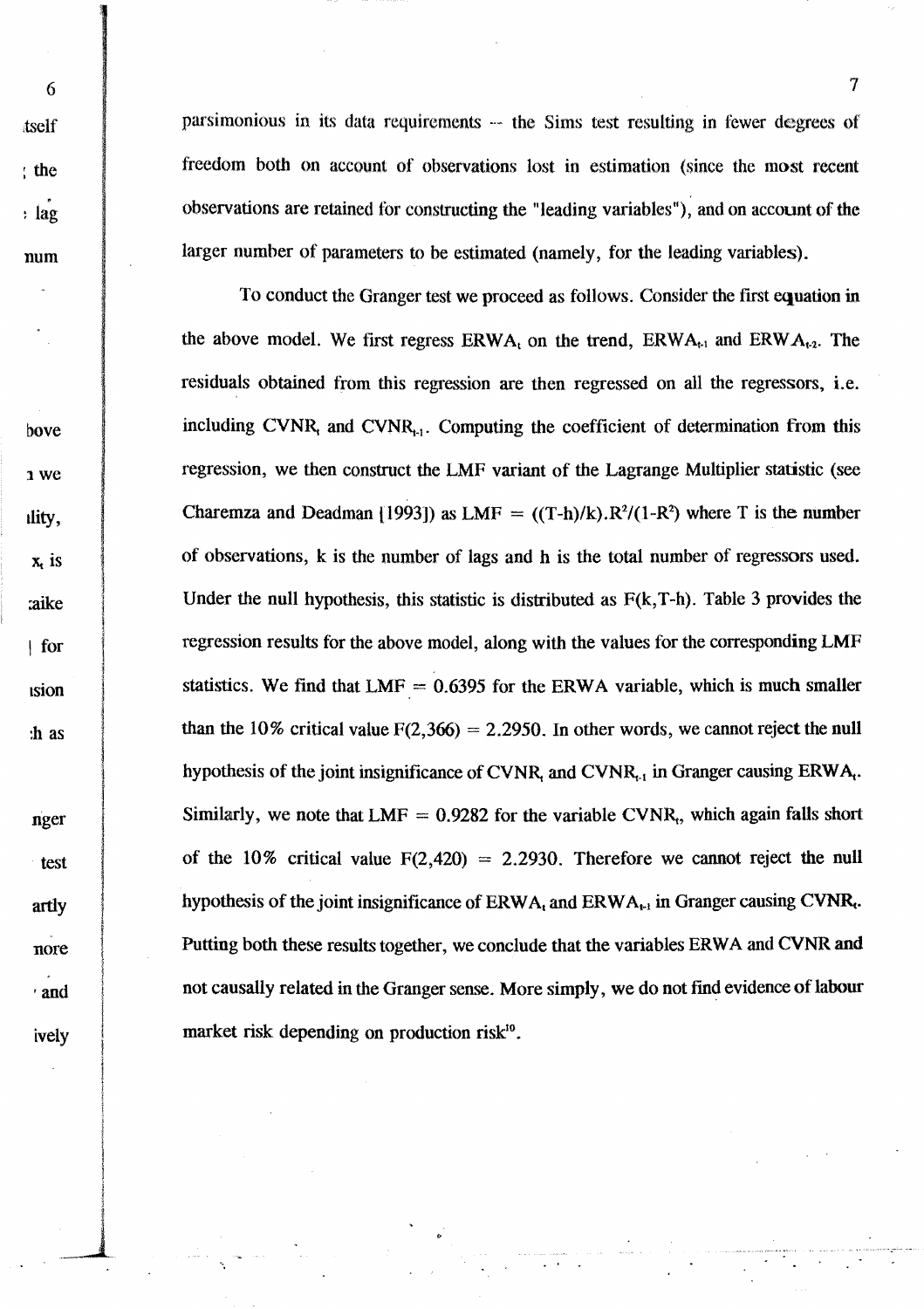### 5. Conclusions

In a less developed country setting, the predominant bulk of farms are 'small' and 'medium' farms. Since these farms are too small to fully, gainfully employ all the available household labour over the agricultural year, they are characterised by substantial amounts of excess labour which can be (and often is) supplied in the daily casual labour market if necessary. While on the one hand these farmers are subject to the risks relating to Production on their own farms, on the other they are subject to the risks of labour market employment. Since a large part of this employment is usually cultivation-related work on other people's farms, it is possible that production risk and labour risk are covariant. However, if alternative sources of (non-cultivation-related) employment are available, these risks need not be significantly covariant. In fact, this is what we discover for a large sample of Indian farmers operating in the semi-arid tropics. In addition to cultivation work these fanners could also find work relating to animal husbandry, construction, repairs and maintenance, trade, marketing and transport, domestic work and other work (such as handicrafts etc.). Quite possibly; the latter types of employment opportunities were enough to prevent any significant dependence of labour market risk on production risk<sup>11</sup>. This has at least two important implications. Theoretically, in modelling labour allocation decisions by the farm household, we need not consider the joint distribution of these risks. Assuming them to be independently distributed makes the model easier to estimate. Empirically, it raises the possibility of the farm household hedging against production risk through variations in its wage labour effort.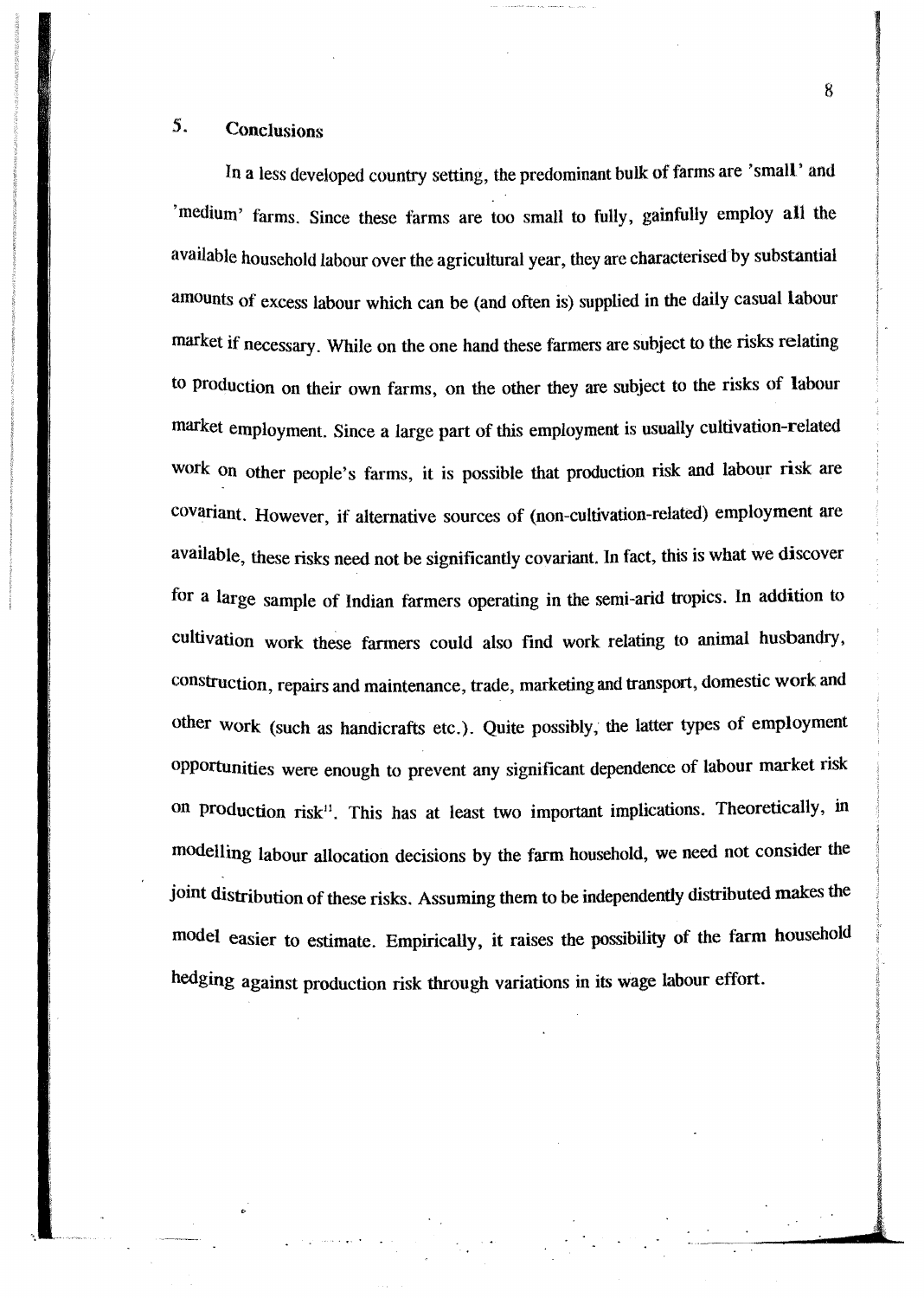Notes

Id

Ile

,al

ur

ur

**1g** 

ed

re

re

'er

to

),

nd

mt

Isk

in

:he

:he

)ld

1. These data were collected by ICRISAT -- International Crops Research Institute for the Semi-Arid Tropics. For details see Singh et.al: 11985].

2. Walker and SubbaRao [1982] find the assumption of normality for the net returns distribution to be tenable as a fIrst approximation, See Kanwar [1991] for a more detailed discussion of this specification.

3. Since estimates of involuntary unemployment were available at the individual respondent level, we derived desired labour supply as the sum of the actual labour supply and involuntary unemployment.

4. This involved regressing the residuals obtained from the Dickey-Fuller regression equations ( $\xi$ ) on the residuals lagged one period ( $\xi$ <sub>1</sub>), and the other regressors (namely t and  $Y_{t-1}$ ). The significance of the lagged residuals term is then determined in the usual manner.

5. The coefficient of  $\epsilon_{1}$  is - 0.5568 in the case of variable ERWA and 0.5148 in the case of bariable CVNR, both of which are less than 1.645, the large sample critical value for a two-tail test at the 10% level.

6. According to Hsiao's original method we first determine the optimum lag length for a given variable  $y_t$  by choosing that lag which minimized the FPE for  $y_t$  lagged on itself alone. Given this optimum lag order for  $y_t$ , we again compute the FPEs for  $y_t$  but now including  $x_t$  terms of various lags as additional regressors. The lag order combination which minimizes the FPE is taken to be the optimum combination. However, Judge [1988] points out that Hsiao's original method may not always be able to identify the

 $8 \t 9$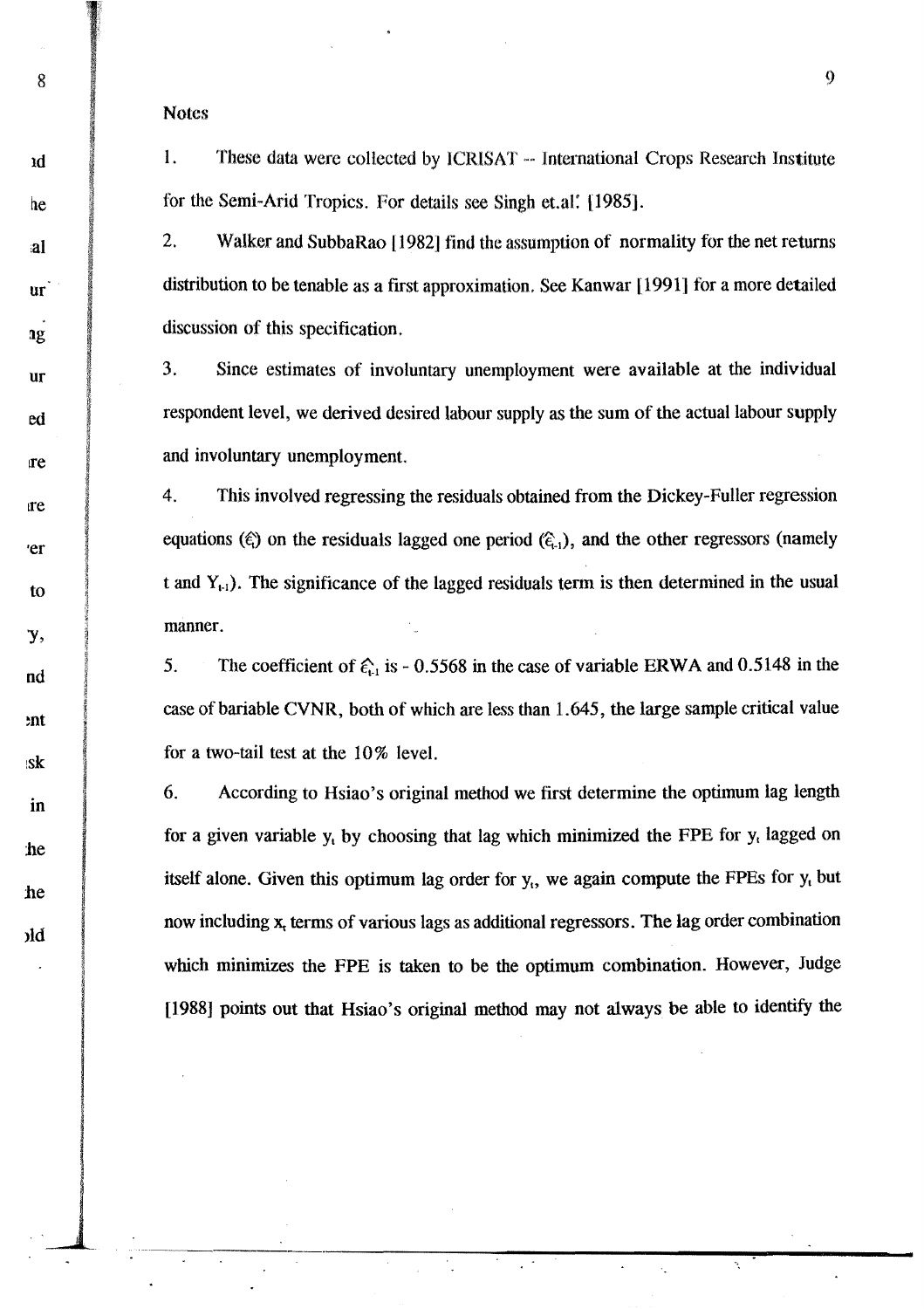optimum lag order. He suggests that it is preferable to estimated the FPEs for all possible lag order combinations for  $y_t$  and  $x_t$  (after deciding on the maximum admissible lag lengths), and then simply choosing the lag combination that minimizes the Final Prediction Error. Note that in our case both methods lead to the same solution.

7. We chose the maximum lag to be three on account of the rather short time series that we have (just 9 periods), although degrees of freedom are not a problem on account of the large cross~section.

8. The Final Prediction Error in this case is computed as:

 $FPE(i) = (T+i+1)/(T-i-1)$ .RSS/T

where T is the actual number of observations used in estimation, i is the lag length, and RSS is the residual sum of squares. As the lag length increases, the first term in the above expression increases but the second term decreases. These opposing factors are assumed to be balanced optimally when their product (the FPE) reaches a minimum.

9. The Final Prediction Error is now computed as:

 $FPE(i,j) = (T + i + j + 1)/T - i - j - 1)$ .RSS/T

where j is the lag length pertaining to the causal variable, and the other variables are defined as before.

10. Or vice versa, except that we are not interested in the reverse causation since it is not economically meaningful.

11. Ofcourse, one could further test the hypothesis that production risk is related to the risk of finding cultivation-related work in the labour market. However, we were prevented from doing so by the unavailability of the "probability of finding cultivation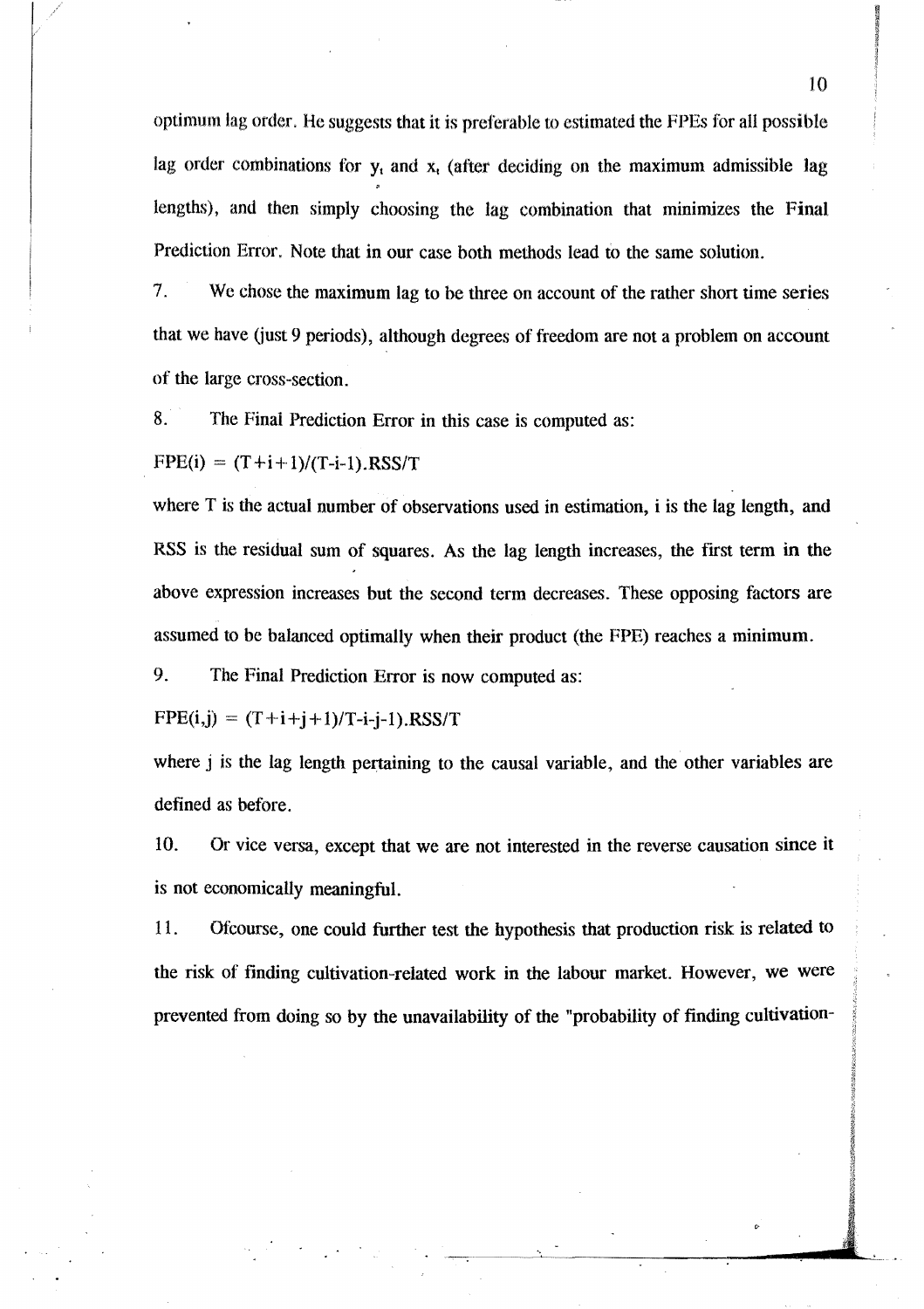related work" as distinct from the "probability of finding employment". Moreover, this would still leave the larger issue of the dependence of labour market risk on production risk unadressed.

10

<sub>d</sub>

ag

tal

ies'

 $\mathbf{m}$ 

 $nd$ 

he

**re** 

 $\mathbf{r}$ e

 $\cdot$  it

 $\mathbf{t}$ 

 $xe$ 

m-

 $\overline{\mathcal{L}}$  .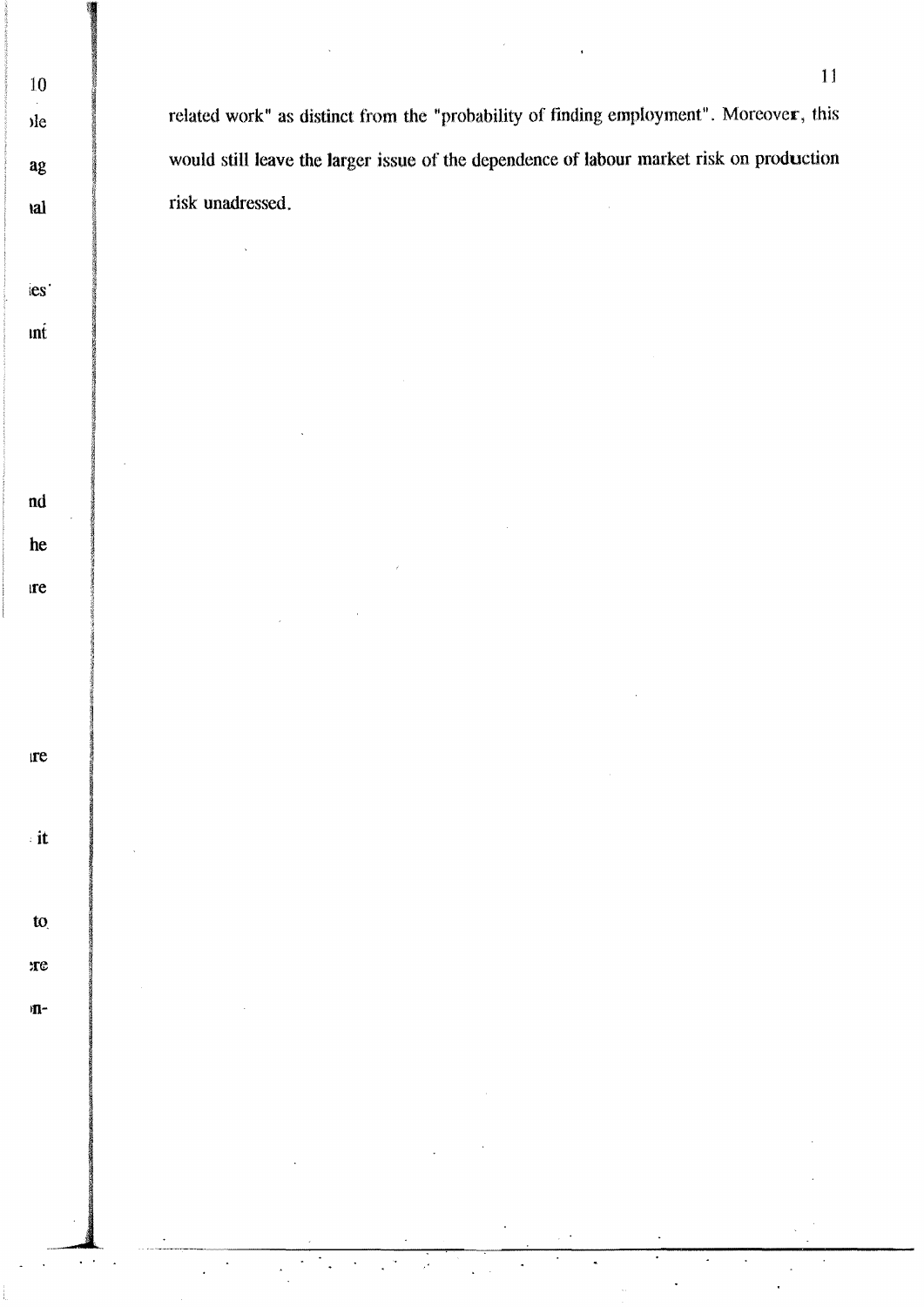### Table 1

## Dickey-Fuller Tests for Stationarity

### Variable: ERWA

Number of lags = 0; Number of observations =  $424$ 

| <b>Null Hypothesis</b>               | <b>Test Statistic</b> | Asymptotic 10%        |  |
|--------------------------------------|-----------------------|-----------------------|--|
|                                      |                       | <b>Critical Value</b> |  |
| $\alpha_i = 0$                       | $-13.91$              | $-3.13$               |  |
| $\alpha_0 = \alpha_1 = \alpha_2 = 0$ | 4.52                  | 4.03                  |  |
| $\alpha_1 = \alpha_2 = 0$            | 97.70                 | 5.34                  |  |

### Variable: CVNR

Number of lags = 0; Number of observations  $= 424$ 

| <b>Null Hypothesis</b>               | <b>Test Statistic</b> | Asymptotic 10%        |  |
|--------------------------------------|-----------------------|-----------------------|--|
|                                      |                       | <b>Critical Value</b> |  |
| $\alpha_{2}=0$                       | $-26.34$              | $-3.13$               |  |
| $\alpha_0 = \alpha_1 = \alpha_2 = 0$ | 13.12                 | 4.03                  |  |
| $\alpha_1 = \alpha_2 = 0$            | 346.85                | 5.34                  |  |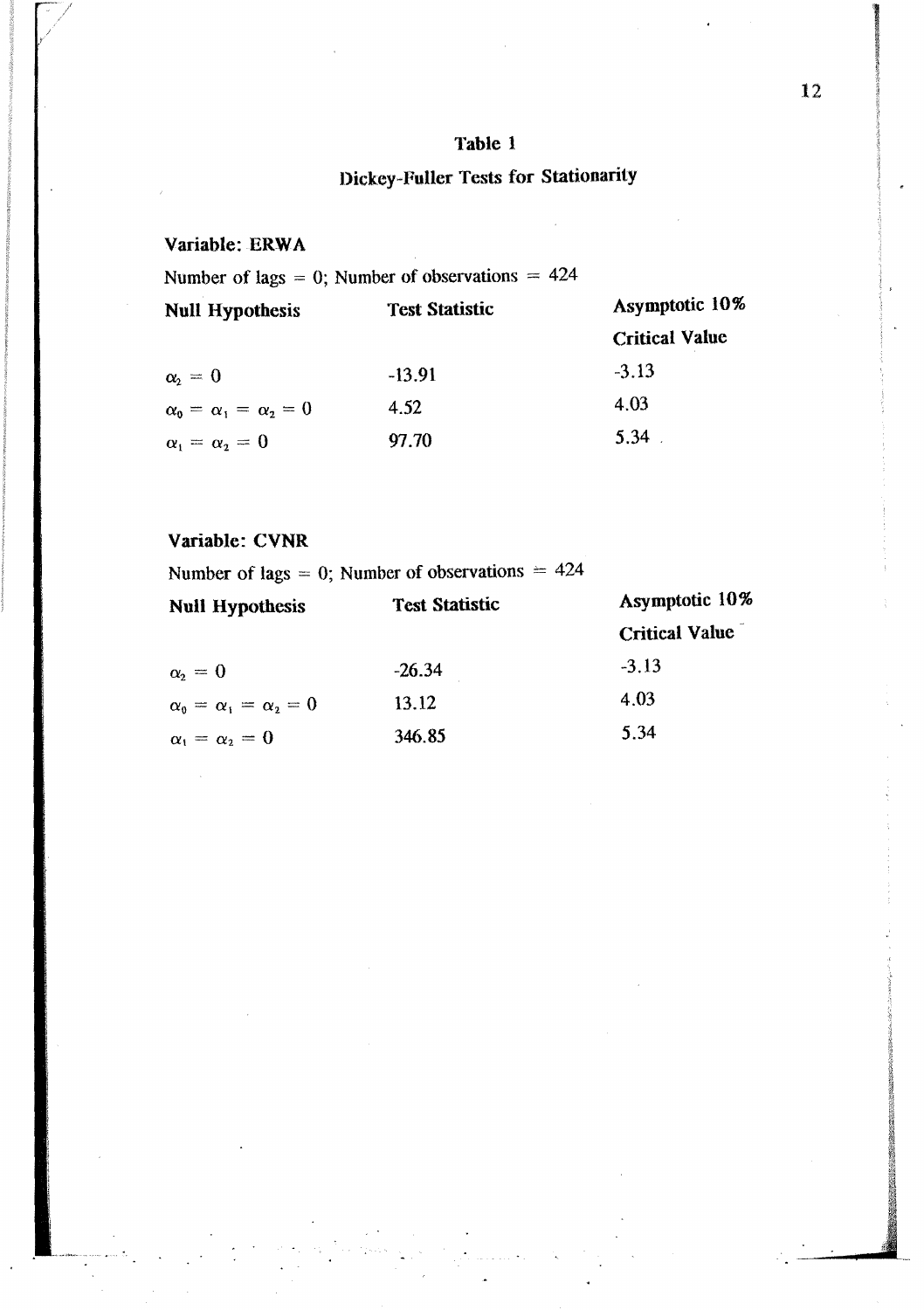### Table 2

### Final Prediction Errors

| <b>ERWA</b>                             |           |           |                |           |
|-----------------------------------------|-----------|-----------|----------------|-----------|
| $j \downarrow \backslash j \rightarrow$ | $\bf{0}$  | 1         | 2              | 3         |
|                                         | 0.2785502 | 0.2783088 | 0.2772661      | 0.2789526 |
| $\bf{0}$                                | 0.2783259 | 0.2781984 | 0.2771957      | 0.2788804 |
| 1                                       | 0.2769700 | 0.2770508 | 0.2752003      | 0.2768683 |
| $\mathbf{z}$                            | 0.2785011 | 0.2786066 | 0.2766961      | 0.2783731 |
| 3                                       | 0.2802572 | 0.2803616 | 0.2784382      | 0.2801294 |
| <b>CVNR</b>                             |           |           |                |           |
| $14 \times k \rightarrow$               | $\bf{0}$  | 1         | $\overline{2}$ | 3         |
|                                         | 3.369390  | 3.292408  | 3.312658       | 3.331764  |
| $\bf{0}$                                | 3.366677  | 3.285404  | 3.305499       | 3.324582  |
| 1                                       | 3.353874  | 3.269094  | 3.288892       | 3.307621  |
| $\overline{2}$                          | 3.369898  | 3.289063  | 3.309027       | 3.327862  |
| 3                                       | 3.390772  | 3.309378  | 3.329466       | 3.348086  |

.' .

Ñ

 $\ddot{\phantom{a}}$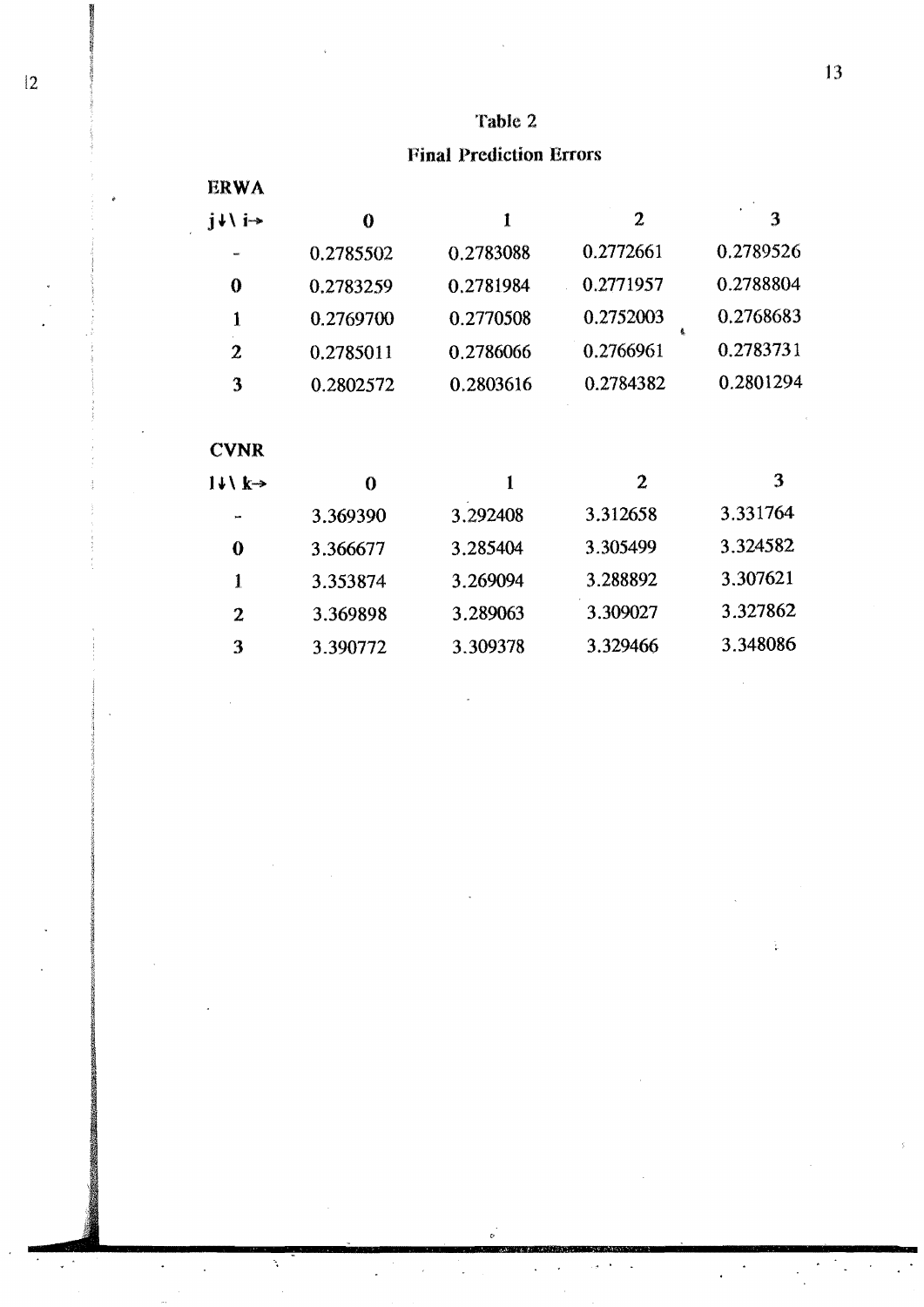### Table 3

# Granger Causality Tests .

### Equation 1 -- Dependent variable ERW A

| Variable     | <b>Estimated</b> | <b>Standard</b> | P-value |
|--------------|------------------|-----------------|---------|
|              | Coefficient      | Error           |         |
| T            | 0.19465          | 0.02059         | 0.000   |
| ERWA.        | 0.19943          | 0.06109         | 0.001   |
| $ERWA_{12}$  | $-0.069500$      | 0.07036         | 0.324   |
| <b>CVNR</b>  | 0.0033755        | 0.01609         | 0.834   |
| $CVMR_{t-1}$ | 0.0059702        | 0.006766        | 0.378   |

 $R_2 = 0.6224$ ;  $\sigma = 0.56019$ ; RSS = 98.223; ln(L) = -279.904 Test statistic for the Granger test:  $LMF = 0.6395$ 

Equation 2 -- Dependent variable CVNR

| Variable              | <b>Estimated</b> | <b>Standard</b> | P-value |
|-----------------------|------------------|-----------------|---------|
|                       | Coefficient      | Error           |         |
| Т                     | $-0.076265$      | 0.1381          | 0.581   |
| $CVMR_{11}$           | $-0.11057$       | 0.04222         | 0.009   |
| <b>ERWA</b>           | 0.17001          | 0.4180          | 0.684   |
| $ERWA$ <sub>t-1</sub> | 0.33115          | 0.4481          | 0.460   |

 $R_2 = 0.0.1490$ ;  $\sigma = 4.3491$ ; RSS = 6941.8; log(L) = -1194.29 Test statistic for the Granger test:  $LMF = 0.9282$ Note: Regression estimates for constant terms not reported

because a separate intercept was used for each of the 53 units.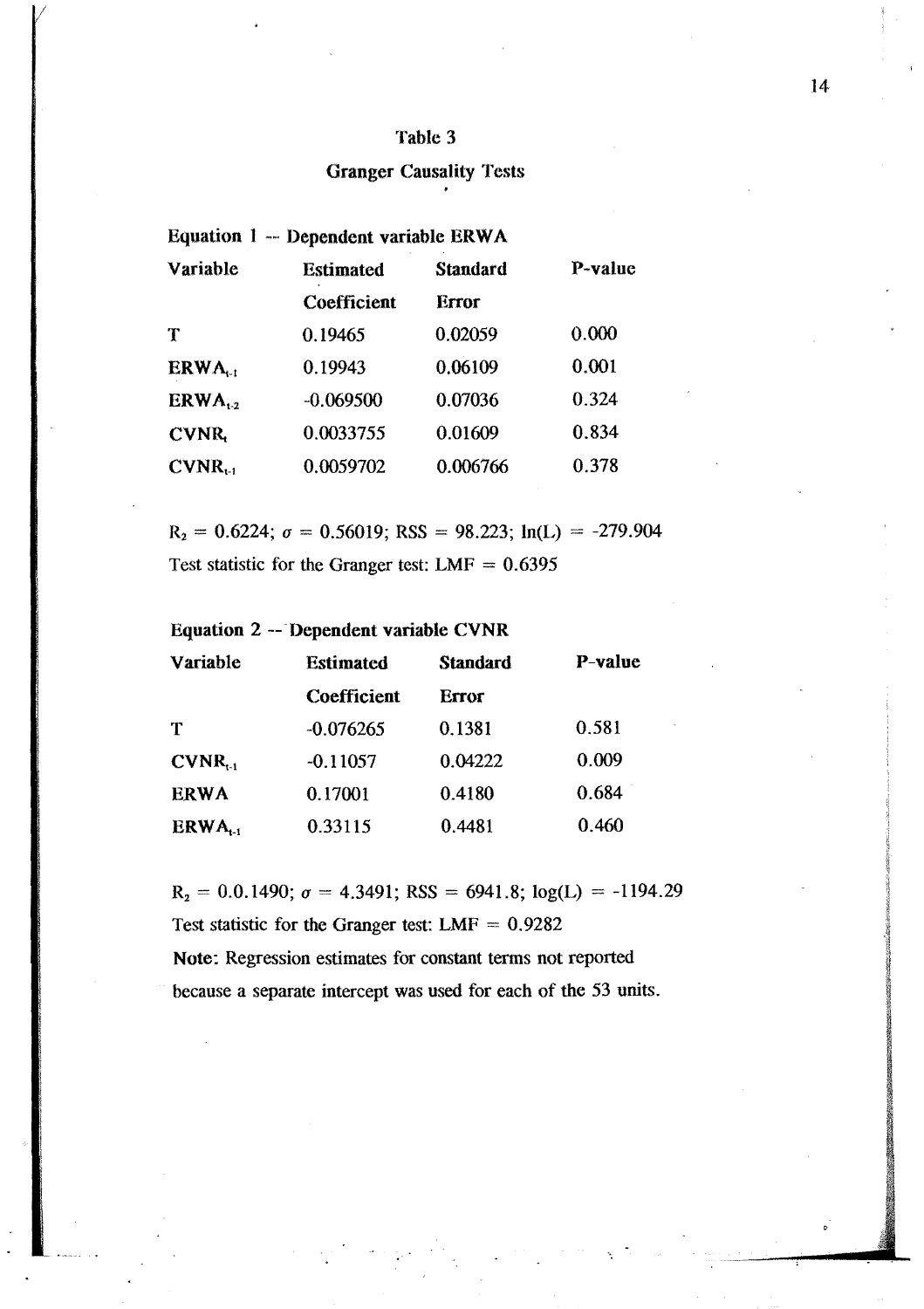### References

- Bardhan, Pranab 1979, "Labour Supply Functions in a Poor Agrarian Economy", *American Economic Review,* 69(1), 73-83.
- Charemza, W.W. and D.F. Deadman 1992, "*New Directions in Econometric Practice*", Edward Elgar Publishing Ltd, England.
- Dickey, D.A. and W.A. Fuller 1979, "Distributions of the estimators for autoregressive time series with a unit root", *Journal of the American Statistical Association*, 74, 427-431.
- Dickey, D.A. and W.A. Fuller 1981, "Likelihood Ratio Statistics for Autoregressive Time Series with a Unit Root, *Econometrica,* 49, 1057-1072.
- Engle, R.F. and C. Granger 1987, "Cointegration and Error Correction: Representation, Estimation and Testing", *Econometrica,* 55, 251-276.
- Fafchamps, Marcel 1991, *"Sequential Labour Decisions Under Uncertainty: An Estimable Household Model of West African Farmers", Manuscript, Food Research Institute,* Stanford University.
- Granger, C. W.J. 1969, "Investigating causal relations by econometric models and crossspectral methods", *Econometrica,* 37, 24-36.
- Granger, C.W.J. 1981, "Some Properties of Time Series Data and their Use in Econometric Model Specifications", *Journal of Econometrics*, 16, 121-130.

Guilkey, D. and M. Salemi 1982, "Small Sample Properties of Three Tests of Granger Causal Orderings in a Bivariate Stochastic System ", *Review of Economics and Statistics, 668-680.*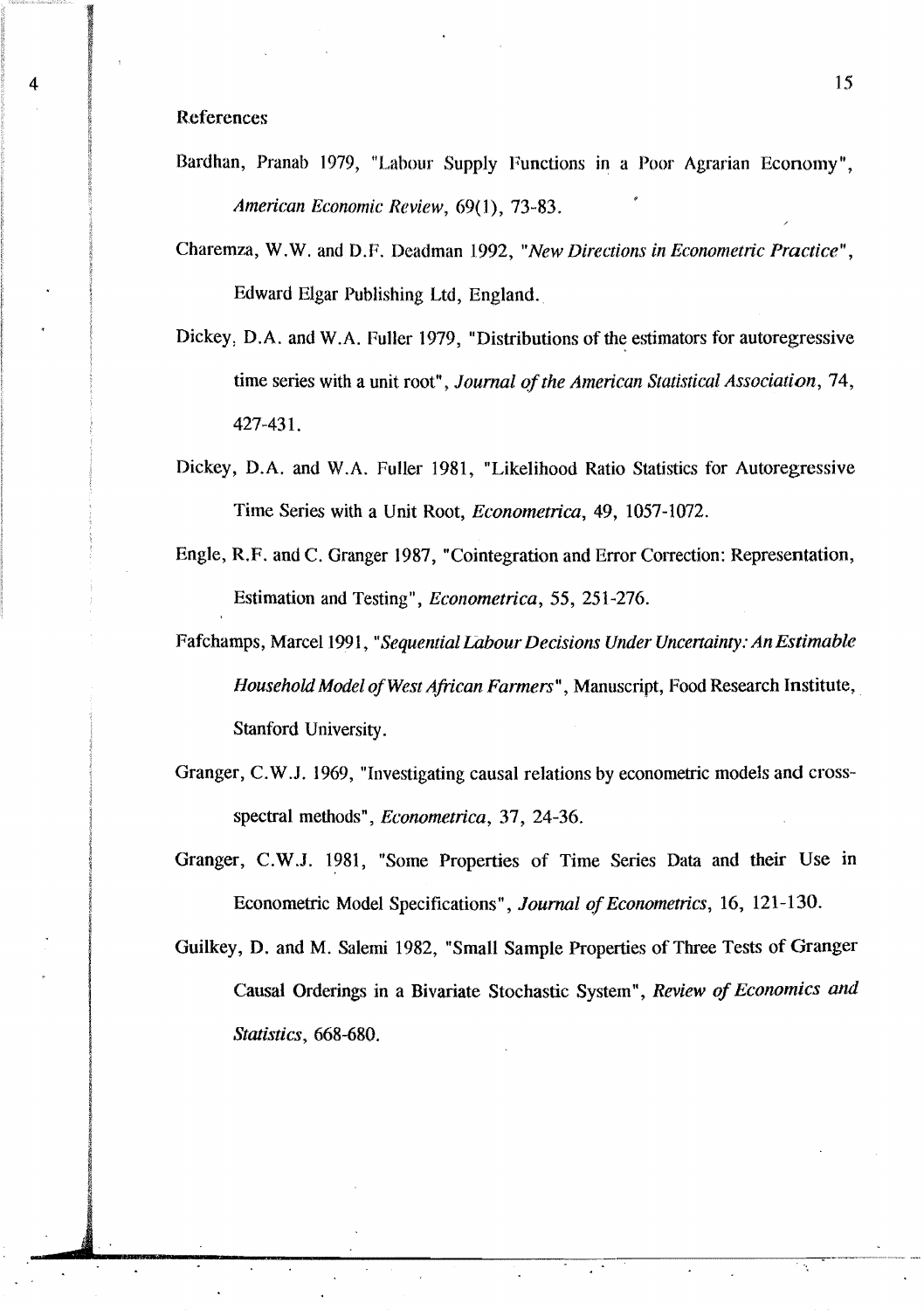Hsiao, C. 1979, "Autoregressive Modelling of Canadian Money and Income Data", *Journal 0/ the American Statistical Association,* 74, 553-560.

- Judge, G. et.al. 1988, *"Introduction to the Theory and Practice o/Econometrics",* Wiley, New York.
- Kanwar, Sunil 1991, "Off-Farm Labour Supply Under Alternative Risk Regimes", Unpublished Ph.D dissettation, University of California at Berkeley.
- Nelson, C.R. and W. Schwert 1982, "Tests for Predictive Relationships between Time Series Variables: A Monte Carlo Investigation" , *American Statistical Association,*  77, 11-18.
- Phillips, P.C.B. 1987, "Time Series Regression with a Unit Root", *Econometrica, 55,*  277-301.
- Roe, T. and T. Graham-Tomasi 1986, "Yield Risk in a Dynamic Model of the Agricultural Household" in Singh, I. et.al (eds.). "Agricultural Household Models:Extensions, Applications and Policy", World Bank.
- Sargent, T.J. 1976, "A classical macroeconomic model for the United States", *Journal of Political Economy,* 84, 207-238.
- Singh, R. P. et. al. 1985, *Manual Of Instructions For Economic Investigators In ICR/SAT's Village Level Studies (Revised),* International Crops Research Institute for the Semi-Arid Tropics, Andhra Pradesh, India.

Walker, T. and K. Subba Rao 1982, *Yield and Net Return Distributions in Common Village Cropping Systems in the Semi-Arid Tropics ofIndia,* Report 41, ICRISAT, Andhra Pradesh, India.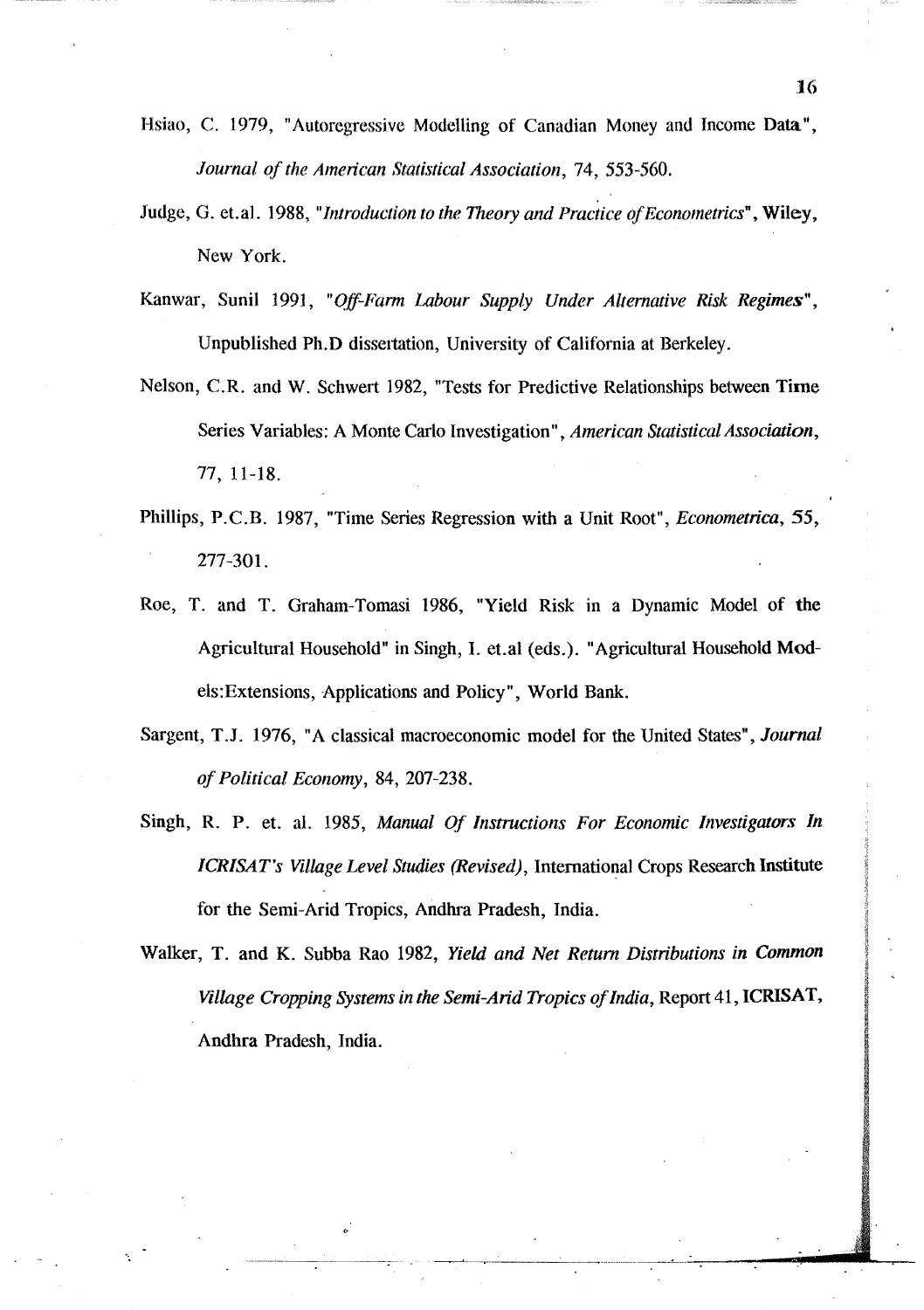### CENTRE FOR DEVELOPMENT ECONOMICS WORKING PAPER SERIES

| Number         | Author(s)                                   | Title                                                                                                                    |
|----------------|---------------------------------------------|--------------------------------------------------------------------------------------------------------------------------|
| $\perp$        | Kaushik Basu<br>Arghya Ghosh<br>Tridip Ray  | The Babu and The Boxwallah :<br>Managerial Incentives and<br>Government Intervention (Jan 1994)                          |
| $\overline{a}$ | M. N. Murty<br>Ranjan Ray                   | Optimal Taxation and Resource<br>Transfers in a Federal Nation<br>(Feb 1994)                                             |
| 3              | V. Bhaskar<br>Mushtaq Khan                  | Privatization and Employment : A<br>Study of The Jute Industry in<br>(Mar 1994)<br>Bangladesh                            |
| 4              | V. Bhaskar                                  | Distributive Justice and The<br>Control of Global Warming<br>(Mar 1994)                                                  |
| 5              | Bishnupriya Gupta                           | The Great Depression and Brazil's<br>Capital Goods Sector :<br>A Re-examination (Apr 1994)                               |
| 6.             | Kaushik Basu                                | Where There Is No Economist : Some<br>Institutional and Legal<br>Prerequisites of Economic Reform<br>in India (May 1994) |
| 7.             | Partha Sen                                  | An Example of Welfare Reducing<br>Tariff Under Monopolistic<br>Competition (May 1994)                                    |
| 8.             | Partha Sen                                  | Environmental Policies and North-<br>South Trade : A Selected Survey of<br>(May 1994)<br>The Issues                      |
| 9.             | Partha Sen<br>Arghya Ghosh<br>Abheek Barman | The Possibility of Welfare Gains<br>with Capital Inflows in A Small<br>Tariff-Ridden Economy<br>(June 1994)              |
|                | 10. V. Bhaskar                              | Sustaining Inter-Generational<br>Altruism when Social Memory is<br>(June 1994)<br>Bounded                                |
| 11.            | V. Bhaskar                                  | Repeated Games with Almost Perfect<br>Monitoring by Privately Observed<br>(June 1994)<br>Signals                         |

5

r ,

I , ,

Ie

1,

 $\frac{1}{3}$ ,

 $d-$ 

e

al

 $\overline{\phantom{a}}$ 

*In* 

Ite

 $\overline{\phantom{a}}$ 

*on* 

T,

. <br> <br> . <br> <br> <br> <br> <br> <br> <br> <br> <br> <br><br> <br><br> <br><br><br>

 $\bar{\star}$ 

 $\frac{1}{2} \left( \frac{1}{2} \right)$  ,  $\frac{1}{2} \left( \frac{1}{2} \right)$